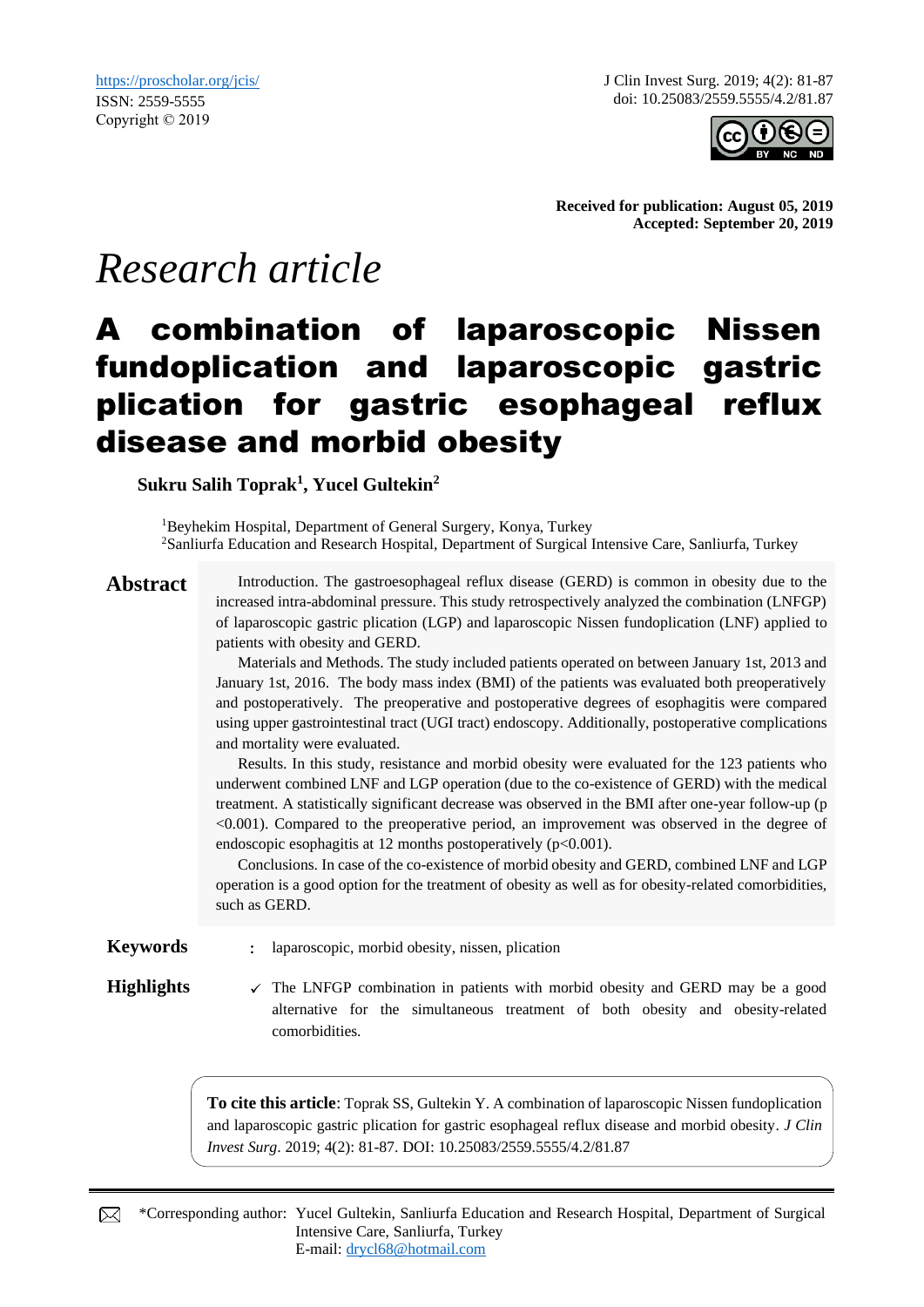## **Introduction**

Almost 1.7 billion people experience health problems due to obesity worldwide. Approximately 25% of the population, especially in developed societies, encounter this problem. Diseases such as sleep apnea, hypertension, diabetes mellitus, coronary artery disease and gastroesophageal reflux disease (GERD) are closely associated with obesity (1-3). Obesity is the most important risk factor for GERD and the incidence of hiatal hernia is three times higher in such individuals than in people with a normal body weight (4-6). Intra-abdominal pressure is increased in obesity. Lower esophageal sphincter (LES) pressure is decreased and gastric emptying is delayed secondary to the increased intra-abdominal pressure. All these changes trigger esophageal exposure to gastric acid and GERD initiation (7, 8). Obesity is believed to be the primary cause of the reflux disease. Therefore, the treatment for obesity is considered the basic approach in treating GERD (8).

Laparoscopic Nissen fundoplication (LNF) is the most preferable method in the surgical treatment of the gastroesophageal reflux disease. In the early 1990s, a rapid increase was noted in the number of LNF procedures with the introduction of laparoscopy (9, 10). On the other hand, laparoscopic sleeve gastrectomy (LSG), Roux-en-Y gastric bypass (RYGB) and gastric banding were the common methods used in the surgical treatment of obesity. Specifically, LSG and RYGB are still the most frequently preferable methods in obesity surgery (11, 12). Gastric plication was first introduced in the surgical approach of morbid obesity in 1981. This method, which did not receive attention at first, has been standing out in recent years (13).

This study retrospectively evaluated patients who underwent the combination of LGP and LNF (LNFGP) due to GERD and morbid obesity.

## **Materials and Methods**

Patients who underwent LNFGP due to GERD and morbid obesity between January  $1<sup>st</sup>$ , 2013 and January  $1<sup>st</sup>$ , 2016 were retrospectively evaluated. Each patient was preoperatively informed both in writing and verbally about the indications and the results of the operation. Moreover, all patients were given a written informed consent. The study was conducted in accordance with the principles of the Declaration of Helsinki. The creation of the Database was approved by the Ethics Committee.

#### *Data collection*

Preoperative and postoperative BMI values of the patients were obtained from the patients' medical records and the recorded data. The degrees of esophagitis were established according to the reports of upper gastrointestinal tract (UGI tract) endoscopy performed preoperatively and postoperatively at one and 12 months, respectively. The intraoperative and postoperative details of the patients were obtained from the patients' medical records and the hospital database.

Non-life threatening complications such as wound site infection, nausea and vomiting lasting less than a week and atelectasis, which were resolved by means of a medical treatment, were considered minor complications. Intraabdominal abscess, leakage, transfusion-required hemorrhage, pneumonia, acute respiratory distress syndrome, nausea and vomiting lasting more than one week and dysphagia lasting more than one month were considered major complications.

#### *Endoscopy*

In our clinic, upper GI tract endoscopy is performed on a routine basis both preoperatively and postoperatively at one and 12 months respectively to all patients scheduled for operation due to morbid obesity and GERD. The presence of hiatal hernia is examined and the assessment of esophagitis is made in patients undergoing upper GI tract endoscopy. The presence of 2 or more-cm gastric rugal folds above the diaphragmatic crura is considered sufficient to define hiatal hernia during the upper GI tract endoscopy. Hetzel grading for esophagitis is used to evaluate endoscopic esophagitis in our laboratory (Table 1).

| <b>Table 1.</b> The Hetzel grading system for reflux esophagitis |                                                |  |  |  |  |
|------------------------------------------------------------------|------------------------------------------------|--|--|--|--|
| Grade                                                            |                                                |  |  |  |  |
| Grade 0                                                          | No mucosal abnormalities                       |  |  |  |  |
| Grade I                                                          | No macroscopic erosions but erythema,          |  |  |  |  |
|                                                                  | hyperaemia or mucosal friability               |  |  |  |  |
| GradeII                                                          | Superficial erosions, involving <10 % of the   |  |  |  |  |
|                                                                  | mucosal surface of the last 5 cm of esophageal |  |  |  |  |
|                                                                  | squamous mucosa                                |  |  |  |  |
| Grade III                                                        | Superficial erosions or ulceration involving   |  |  |  |  |
|                                                                  | 10-50% of the mucosal surface of the last 5    |  |  |  |  |
|                                                                  | cm of esophageal squamous mucosa               |  |  |  |  |
| Grade IV                                                         | Deep peptic ulseration anywhere in the         |  |  |  |  |
|                                                                  | esophagus or confluent erosion of 50% the      |  |  |  |  |
|                                                                  | mucosal surface of the last 5 cm of esophageal |  |  |  |  |
|                                                                  | squamous mucosa                                |  |  |  |  |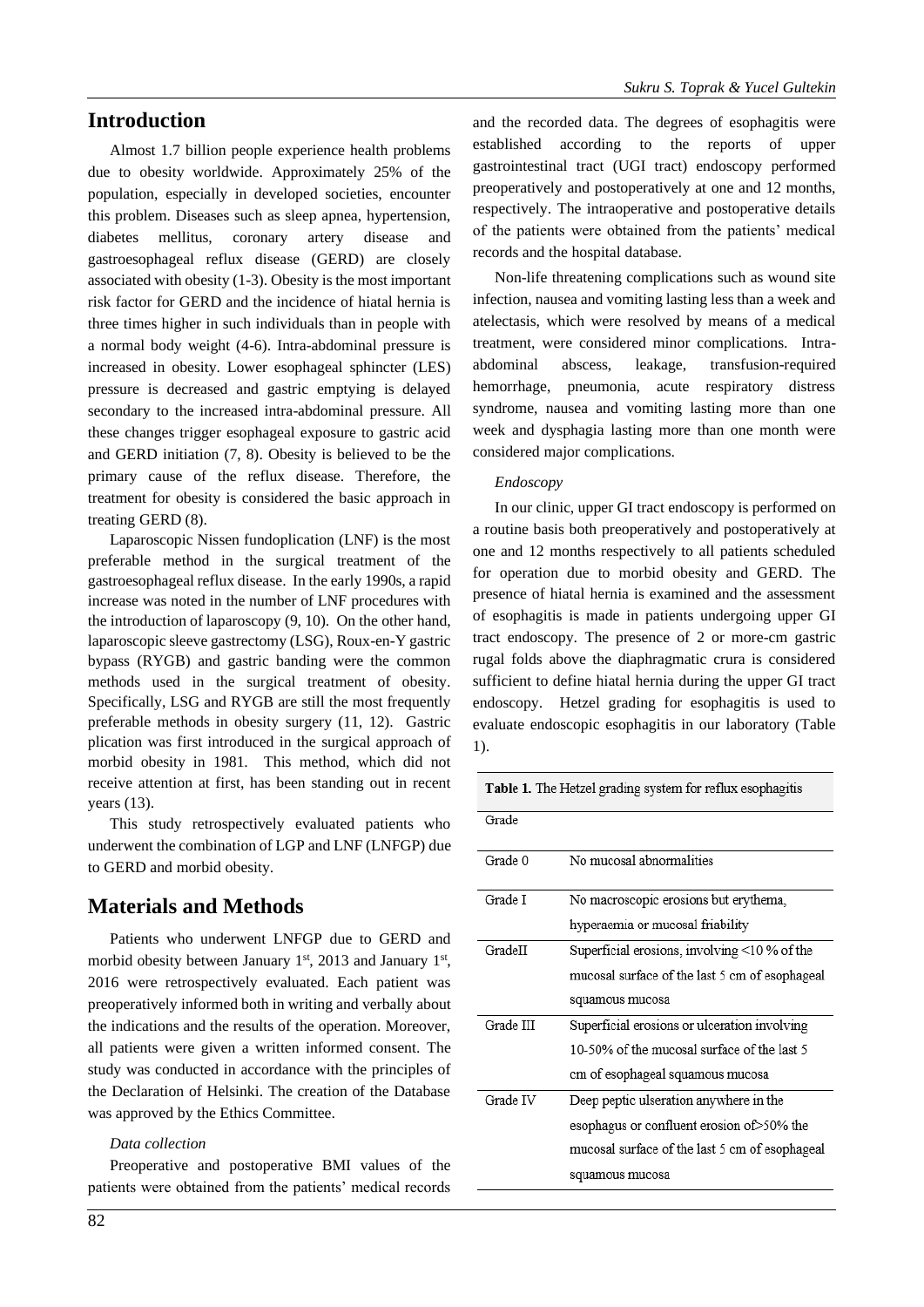#### *The surgical treatment*

Patients, in whom a 6-month medical treatment had failed, who still complained of GERD and who had a BMI  $\geq$ 35 kg/m<sup>2</sup>, were selected for the combination of laparoscopic gastric plication and LNF.

#### *The surgical technique*

LNFGP operations were performed in our clinic under general anesthesia and at an intra-abdominal pressure of 12 mmHg, under normal conditions. Trocars with a 10-mm diameter were introduced in the umbilicus, to the left subcostal region on the midclavicular line and to the right subcostal region on the midclavicular line (for the liver retractor). Trocars with a 5-mm diameter were introduced in the subxiphoid region and the left subcostal region on the mid-axillary line. The greater curvature was freed using Covidien® ligature starting from a distance of 4-6 cm from the pylorus and the left crus of the diaphragm was exposed. The left lobe of the liver was retracted upwards and to the lateral site, followed by the dissection of the gastro hepatic ligament and the exposure of the lesser curvature of the stomach. The peritoneum over the right diaphragmatic crural muscle was entered and the crura were made visible. In cases of hiatal hernia, the aperture between the crura was approximated using a silk suture of 1.0-26 mm and two or three stiches. The oro-gastric tube was withdrawn and a 42 F bougie was placed by the anesthesiologist and Nissen fundoplication was performed. For the gastric plication, single sutures were placed using 1.0-26 mm silk sutures starting at the point that was 4-6 cm proximal to the pylorus up to the fundus. The sutures were placed at a 2.5 cm distance and the plication was performed at the greater curvature pointed towards the inside of the stomach.

All the analyses were performed with IBM SPSS Statistics for Windows software (version 20.0. Armonk, NY: IBM Corp). The categorical variables were represented by frequencies and percentages, and the numerical variables were represented by mean  $\pm$  standard deviation. The normality assumptions were checked using histogram, boxplots and Kolmogorov-Smirnov test. The repeated measures of ANOVA were implemented to detect the differences between BMI values of the preoperative and postoperative evaluations of patients at 6 and 12 months respectively, thus confirming that the parametric assumptions were met. Pairwise comparisons were made with Bonferroni correction test. A non–parametric Friedman test was carried out to compare the measures of the degrees of esophagitis through endoscopy for the preoperative and the postoperative evaluation on the first and 12th month, respectively. Post hoc analysis with Wilcoxon signed−rank tests was utilized to reveal which time points were different from one other. P values below 0.05 were considered statistically significant.

### **Results**

The study included 123 patients, 49 males and 74 females. The mean age was  $36.7 \pm 9.5$  years. While hiatal hernia was detected endoscopically in 44.7% of the patients prior to surgery, it was not detected endoscopically in any of the patients postoperatively. Before surgery, erosive esophagitis was  $95.1\%$ . 1<sup>st</sup> and 2<sup>nd</sup> degree esophagitis on the  $12<sup>th</sup>$  postoperative month was 25.2% and 4.1%, respectively. The preoperative BMI of the patients was  $39.3 \pm 2.8$  kg/m<sup>2</sup>. The BMI on the 6<sup>th</sup> and 12<sup>th</sup> postoperative month was  $32.1 \pm 2.9$  kg/m<sup>2</sup> and  $27.6 \pm 2.6$ kg/m², respectively (Table 2).

Table 2. Change in body mass index: Repeated Measures of ANOVA results for preoperative 6th, and 12th months of postoperative. Parameter Mean +SD Time

|     | Preoperatively       | 6th Month of         | 12th Month of        |         |         |
|-----|----------------------|----------------------|----------------------|---------|---------|
|     |                      | postoperatively      | postoperatively      |         |         |
| BMI | $39.26 \pm 2.73$ *** | $32.06 \pm 2.98$ *** | $27.62 \pm 2.63$ *** | 1814.11 | < 0.001 |

The mean preoperative and the  $6<sup>th</sup>$  and  $12<sup>th</sup>$ postoperative month BMI values were analyzed and it was found that the preoperative BMI value decreased in time by the  $6<sup>th</sup>$  and  $12<sup>th</sup>$  postoperative months (Figure 1).



**Figure 1.** Changes in the mean of BMI according to the operation time points

In order to identify whether there was a significant difference between them, the results of the Bonferroniadjusted pairwise comparison were further analyzed. Based on these results, the difference between the mean BMI values at different time points (preoperatively,  $6<sup>th</sup>$ postoperative month and  $12<sup>th</sup>$  postoperative month) were statistically significant (p<0.001).

In order to compare the degree of esophagitis preoperatively and on the  $1<sup>st</sup>$  and  $12<sup>th</sup>$  postoperative month, Friedman test was performed and a significant chi-square value ( $x^2 = 204.96$ ,  $p < 0.001$ ) was obtained.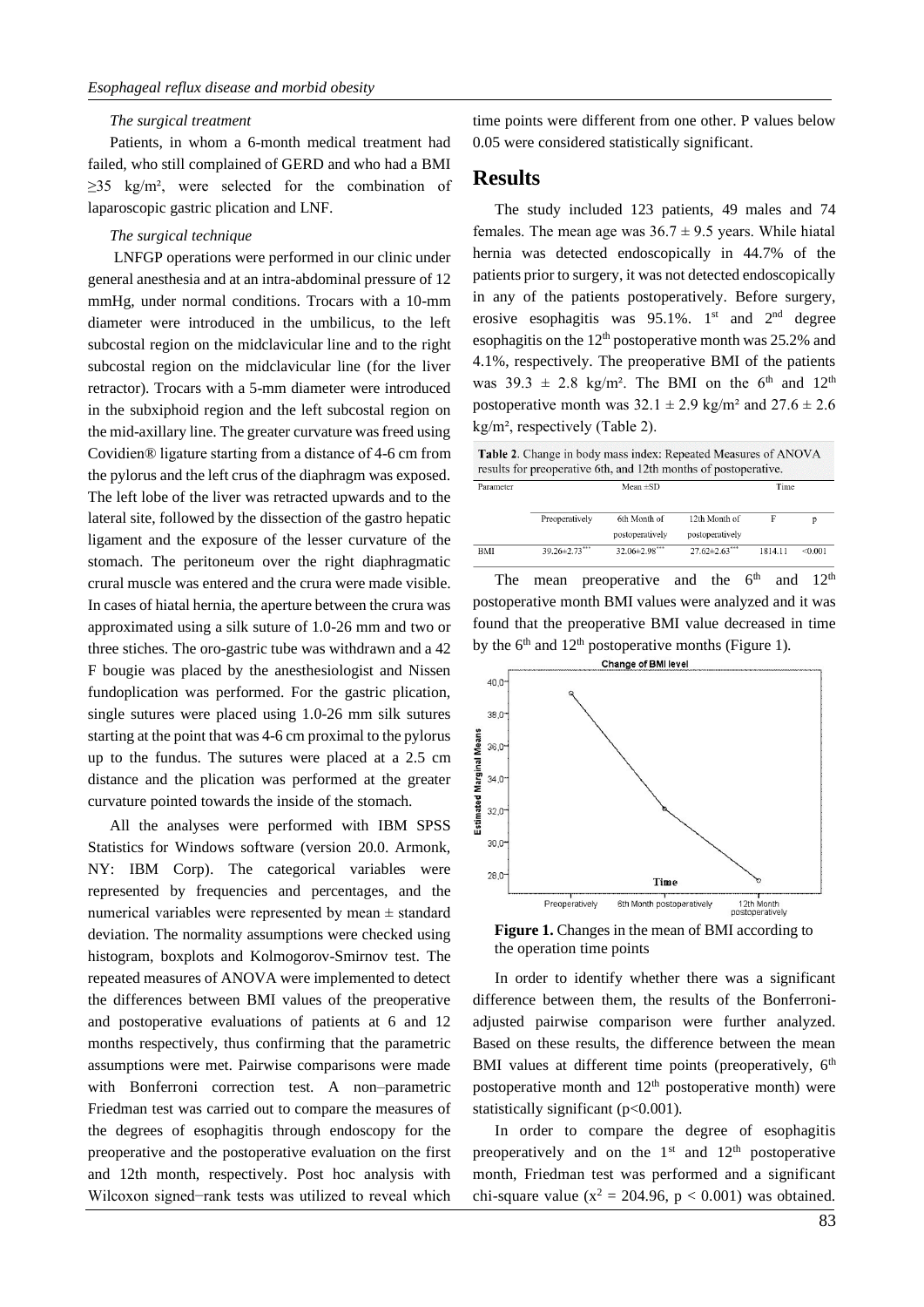The mean esophagitis degree and frequency at each time point are given in Figure 2. While the mean degree of preoperative esophagitis was 2.56, it was 2.33 on the 1st postoperative month and 1.11 on the  $12<sup>th</sup>$  postoperative month. No significant difference was detected between the degree of preoperative esophagitis and the 1st

postoperative month esophagitis ( $p \ge 0.05$ ). However, the difference between the degree of esophagitis on the  $12<sup>th</sup>$ postoperative month and preoperative esophagitis and 1st postoperative month respectively was statistically significant (diff1 = 1.44, diff2 = 1.21;  $p < 0.001$  for each, respectively).

Related-Samples Friedman`s Two-Way Analysis of Variance by Ranks





All patients continued to receive medical treatment for gastroesophageal reflux for two postoperative weeks. 12 patients (9.75%) required medication for gastroesophageal reflux intermittently for one year. The mean duration of the hospital stay was  $3.8 \pm 1.7$  days. The mean duration of the operation was  $88.2 \pm 11.4$  minutes. There were no mortalities in the subject group. The required amount of weight loss was not achieved for three subjects after the one-year follow up. Subtotal gastrectomy was performed in two patients as a result of necrosis that developed in the suture line. The patients were discharged after the reoperation without any complications. One patient developed intra-abdominal abscess and subsequently underwent another operation to drain the abscess. Four patients complained of dysphagia that lasted for more than a month. One patient underwent endoscopic dilation for dysphagia. Another patient who had had nausea and vomiting symptoms for two months was hospitalized and received medical treatment. A total of 16 patients experienced minor complications such as atelectasis, shortterm nausea/vomiting (less than a week), and dysphagia.

### **Discussions**

Obesity is the most important factor for GERD (7). Intra-abdominal pressure is increased in obesity. Increased intra-abdominal pressure is associated with conditions such as GERD, erosive esophagitis and esophageal adenocarcinoma (14). The standard surgical treatment for GERD is LNF when medical treatment means are unresponsive. Several studies have demonstrated the efficacy and long-term success of LNF in GERD (9, 15, 16).

Obese patients are expected to experience a high rate of complications and insufficiency following LNF due to the increased intra-abdominal pressure and other comorbid causes. Morbid obesity is known to cause many additional comorbidities and it has also been demonstrated to have adverse outcomes following LNF. In a study by Perez et al., the recurrence of reflux was reported to be more frequent following LNF in obese patients than in individuals with a normal weight. Tekin et al. reported a similar result in their publication (17, 18). The treatment of obesity in cases of GERD accompanying morbid obesity will positively affect the long-term results of GERD and it will as well as result in the removal or decrease of other comorbidities associated with morbid obesity (19). Weight loss can also be observed following LNF. However, the LNF procedure alone is inadequate for weight loss, as reported by Frazzoni et al. in 2014 (9). Therefore, the LNF procedure, when performed alone in case of obesity and GERD, may not be efficient or adequate for long-term success. Besides, GERD-related adverse outcomes may also occur in bariatric surgery procedures performed to treat morbid obesity. LSG is a commonly used method for bariatric surgery and it leads to efficient weight loss, which has been demonstrated by several clinical studies (16, 20, 21). However, a change in the His angle and dysfunction in the LES pressure occur following LSG. Prior studies have reported a newly formed GERD following LSG in 8.6-47% of the cases. Therefore, sleeve gastrectomy is not an appropriate option in patients with GERD and morbid obesity (19). In gastric banding, which is another surgical option for morbid obesity treatment, a large area of intraabdominal pressure is developed and hence, LES pressure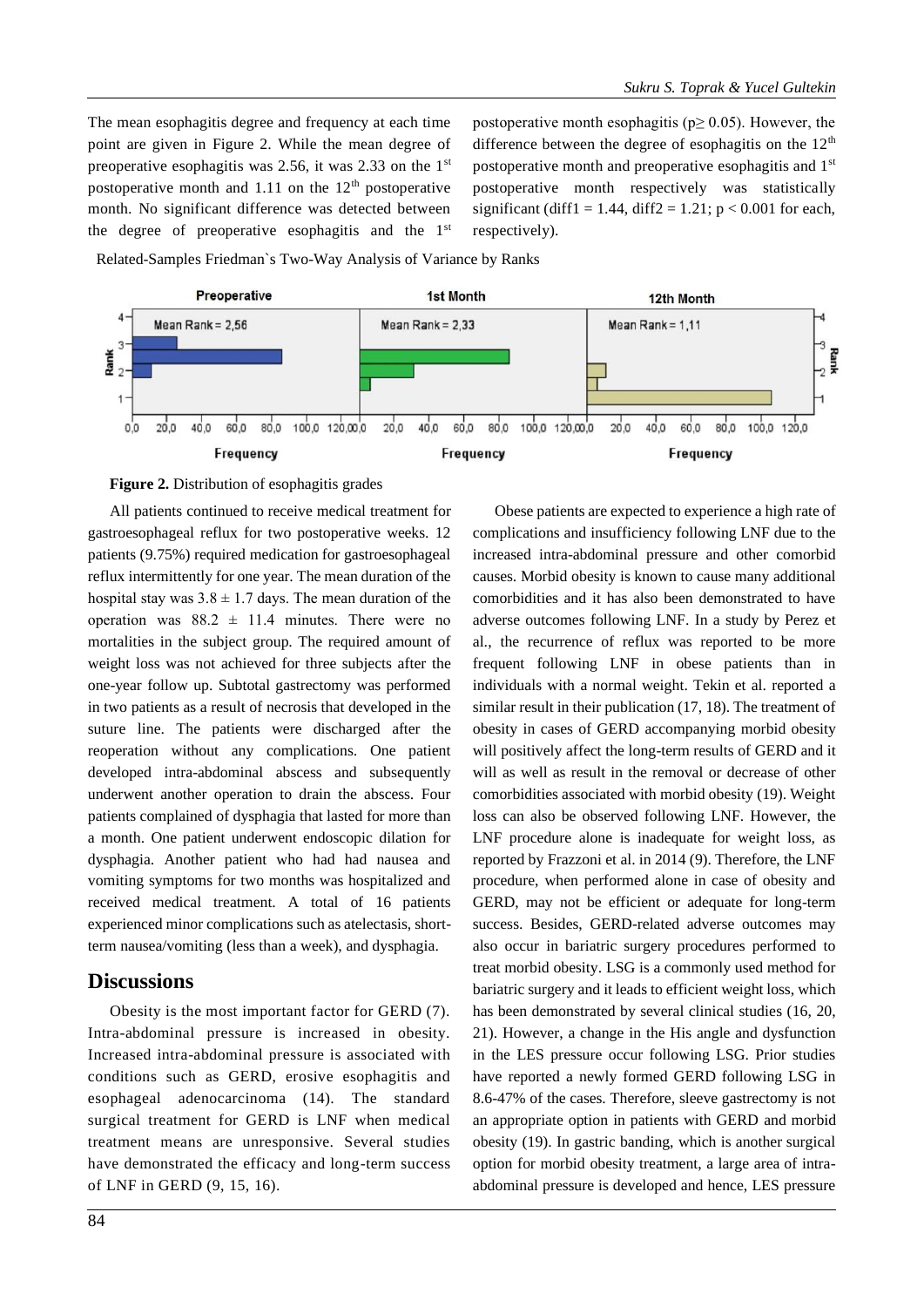increases accordingly. However, the long-term development of esophageal dilation causes the worsening of the postoperative GERD. Therefore, the gastric banding method is also inappropriate for the morbid obese patients with GERD (19, 22). RYGB, one of the restrictive bariatric surgical methods, is the bariatric surgery type with the widest use. The results associated with GERD following RYGB are generally positive. A study with 55 cases did not reveal the aggravation of GERD following RYGB in any patient and established the improvement of 96% of the patients. This is the reason for the preference of RYGB in patients with morbid obesity and GERD (23). However, RYGB surgery includes anastomoses and anastomotic leakage can occur in 1-2% of the cases. Besides, the reported rate of general complications is up to 40% in such operations. The selection of RYGB by both the surgeons and the patients as the preferable method is negatively affected by all the causes stated above (24).

As a result, combined operations have become a current issue in the resolution of the two pathological conditions in patients with morbid obesity and GERD. The study by Khan et al. (2016), which evaluated the effect of the treatment of obesity on GERD, pointed out that there are numerically inadequate studies on combined operations in morbid obesity and GERD. Furthermore, the authors have emphasized the low number of cases of such studies (19). In 2007, Fedenko et al. published a study on combined operation about the combination of sleeve gastrectomy and Nissen fundoplication in three cases. As a result of the study, the authors reported an adequate weight loss during the follow-up of 5-7 months and no signs of esophagitis at the postoperative upper GI tract endoscopy (25). In turn, Khazzaka and Sarkis combined mediogastric plication and laparoscopic fundoplication in 16 obese patients with GERD. They concluded that total healing was achieved in GERD and an adequate weight loss was ensured at the end of the first year (26). In 2014, Lee et al. published a combination study of LNF and LGP which included 25 patients. In that study, the mean preoperative BMI of the patients was  $37.4 \pm 5.1$  kg/m<sup>2</sup>. In turn, the postoperative  $12<sup>th</sup>$  month BMI was 30.8 kg/m<sup>2</sup>. The duration of the operation and the hospital stay were  $145.6 \pm 23.5$  minutes and  $1.4 \pm 1.5$  days, respectively. Postoperatively, only 16% of the patients had intermittent reflux symptoms; however, anti-acid treatment was not required. Preoperatively, 80% of the patients had erosive esophagitis, while only 20% of the patients had A-degree esophagitis at the postoperative evaluation. The authors reported that this method is satisfactory in terms of the anti-reflux effects and weight loss (10). In the present study, which involved a similar

procedure, the mean preoperative BMI was  $39.3 \pm 2.8$  $kg/m<sup>2</sup>$ , while the mean BMI on the  $12<sup>th</sup>$  postoperative month was  $27.0 \pm 2.5$  kg/m<sup>2</sup>. The present study established a higher decrease in BMI with regard to weight loss. The mean duration of the operation was also shorter, while the duration of the hospital stay was longer. In the present study, esophagitis was present in 95.1% of the cases preoperatively, while 25.2% and 4.1% of the patients had degree 1 and degree 2 esophagitis, respectively on the 12<sup>th</sup> postoperative month.

There was no increase in the rate of intraoperative or postoperative complications in the combined operations compared to LNF alone and LGP alone. Dallemagne et al. evaluated the efficacy and the results of fundoplication in 100 cases. The reflux symptom recurrence was observed in three patients and reoperation was required in one patient due to resistant dysphagia (27). In the study by Pessaux et al., which involved laparoscopic fundoplication in 1,470 patients, the rate of conversion to open surgery was 6.5% and reoperation due to clinical recurrence was 5.6%. The mean duration of the hospital stay was reported to be 4.6 days (28). All the LNFGP operations performed as a combination were completed laparoscopically in the present study. Although the duration of our follow-up is shorter, four patients developed short-term dysphagia. No case required reoperation due to dysphagia or clinical recurrence. It was observed that the hospitalization period of the patients who had received a combined operation was no longer  $(3.8 \pm 1.7)$  days) than the hospitalization period of the patients who had only undergone LNF. Talebpour et al. have conducted a research that evaluated 800 LGP patients. They determined that 1% of the patients required reoperation due to several reasons such as micro perforation or obstruction. This study indicated the operation duration to be 72 (49-152) minutes (29). Kourkoulos et al. evaluated the effects of the LGP operation in case of morbid obesity. They found the incidences of minor complications, major complications and reoperation to be 10.7%, 4.4%, and 3%, respectively (30). 3 of our patients (2.43%) required reoperation after the LNFGP combined operation. Our reoperation rate was consistent with the study of Kourkoulos et al. The duration of our LNFGP operations was determined at 88.2  $±$  11.4 minutes. This was not significantly longer than the duration of LGP operation alone. In our study, the major and minor complication rates were 6.5% (8 patients) and 11.3% (16 patients) respectively. The complication rates were not significantly different from the results obtained by Kourkoulos et al.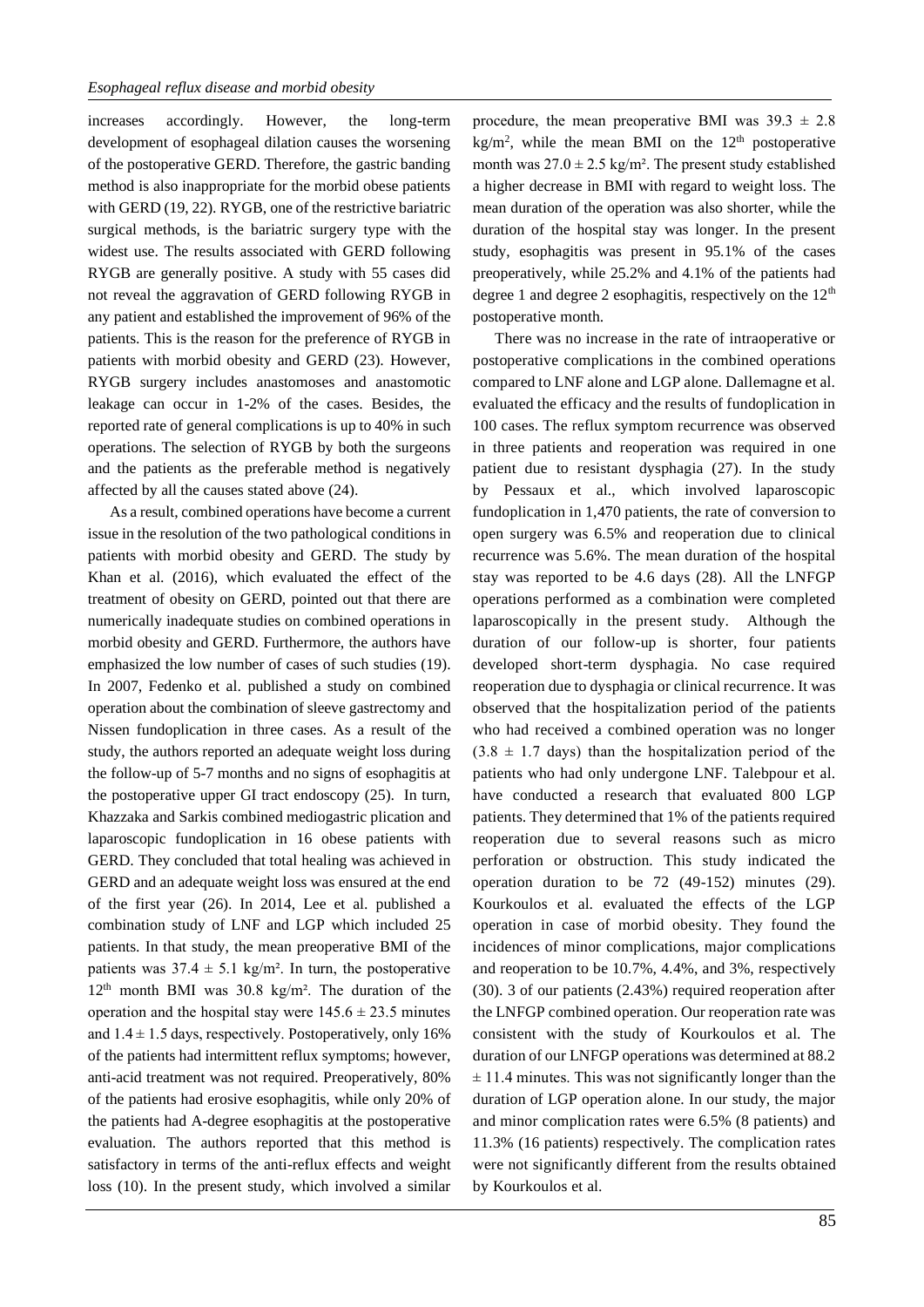## **Conclusions**

For morbid obesity patients with accompanying GERD, the LNFGP combined operation is used to treat both morbid obesity and diseases that are comorbid with morbid obesity (such as GERD). Moreover, LNFGP positively influences the long-term results of LNF in GERD. In addition, the LNFGP combination does not determine a clinically significant increase in complication and mortality rates. However, there are not enough studies or subjects on this topic. The limitations of this study are that it only reports short-term results and it depends on retrospective analyses. We believe that studies with more subjects and more prospective evaluations are needed to clarify this topic.

## **Conflict of interest disclosure**

There are no known conflicts of interest in the publication of this article. The manuscript was read and approved by all authors.

## **Compliance with ethical standards**

Any aspect of the work covered in this manuscript has been conducted with the ethical approval of all relevant bodies and that such approvals are acknowledged within the manuscript.

## **Abbreviations**

GERD: Gastroesophageal reflux disease

- BMI: Body mass index
- GI tract: Gastrointestinal tract

LES: Lower esophageal sphincter

LGP: Laparoscopic gastric plication

LNF: laparoscopic Nissen fundoplication

LNFGP: The combination of laparoscopic gastric plication and laparoscopic Nissen fundoplication

UGI tract: Upper gastrointestinal tract

LSG: Laparoscopic sleeve gastrectomy

RYGB: Roux-en-Y gastric bypass

## **References**

- 1. Mokhad AH, Bowman BA, Ford ES. The continuing epidemic of obesity and diabetes in the United states. *Jama*. 2012; 286(10): 1195-1200.
- 2. Collier A. Bariatric surgery and diabetes. *Indian J Endocrinol Metab*. 2012; 16 (Suppl 2): 230-232.
- 3. Maes HH, Neale MC, Eaves LJ. Genetic and environmental factors in relative body weight and human adiposity. *Behav Genet*. 1997; 27(4): 325-351.
- 4. Song JH, Chung SJ, Lee JH, Kim YH, Chang DK, Son HJ, et al. Relationship between gastroesophageal reflux symptoms and dietary factors in Korea. *J Neurogastroenterol Motil*. 2011; 17(1): 54-60.
- 5. Jacobson BC, Somers SC, Fuchs CS, Kelly CP, Camargo CA. Body-mass index and symptoms of gastroesophageal reflux in women. *N Engl J Med*. 2006; 354(22): 2340-2348.
- 6. Wilson LJ, Ma W, Hirschowitz BI. Association of obesity with hiatal hernia and esophagitis. *Am J Gastroenterol*. 1999; 94(10): 2840-2844.
- 7. Mokhad AH, Serdula MK, Diketz WH, Bowman BA, Marks JS, Koplan JP. The spread of the obesity epidemic in the United states 1991-1998. *Jama*. 1999; 282(16): 1519-1522.
- 8. Orlando RC. Overview of mechanisms of gastrooesophageal reflux. *Am J Med*. 2001; 111(8): 174-177.
- 9. Frazzoni M, Piccoli M, Conigliaro R, Frazzoni L, Melotti G. Laparoscopic fundoplication for gastroesophageal reflux disease. *World J Gastroenterol*. 2014; 20(39): 14272-14279.
- 10. Lee WJ, Han ML, Ser KH, Tsou JJ, Chen JC, Lin CH. Laparoscopic Nissen fundoplication with gastric plication as a potential treatment of morbidly obese patients with GERD, first experience and results. *Obes Surg*. 2014; 24(9): 1447-1452.
- 11. DuPree CE, Blair K, Steele SR, Martin MJ. Laparoscopic sleeve gastrectomy in patients with preexisting gastroesophageal reflux disease: a national analysis. *JAMA Surg*. 2014; 149(4): 328-334.
- 12. Nelson LG, Gonzalez R, Haines K, Gallagher SF, Murr MM. Amelioration of gastroesophageal reflux symptoms following Roux-en-Y gastric bypass for clinically significant obesity. *Am Surg*. 2005; 71(11): 950-953.
- 13. Niazi M, Maleki AR, Talebpour M. Short-term outcomes of laparoscopic gastric plication in morbidity obese patients' importance of postoperative follow-up. *Obes Surg*. 2013; 23(1): 87-92.
- 14. Corley DA, Kubo A. Body mass index and gastrooesophageal reflux disease: a systematic review and meta-analysis. *Am J Gastroenterol*. 2006; 101(11): 2619-2628.
- 15. Korkolis DP, Kapritsou M, Konstantinou EA, Giannakopoulou M, Chrysi MS, Tsakiridou M, et al. The impact of laparoscopic Nissen fundoplication on the long-term quality of life in patients with gastroesophageal reflux disease. *Gastroenterol Nurs*. 2015; 38(2): 111-115.